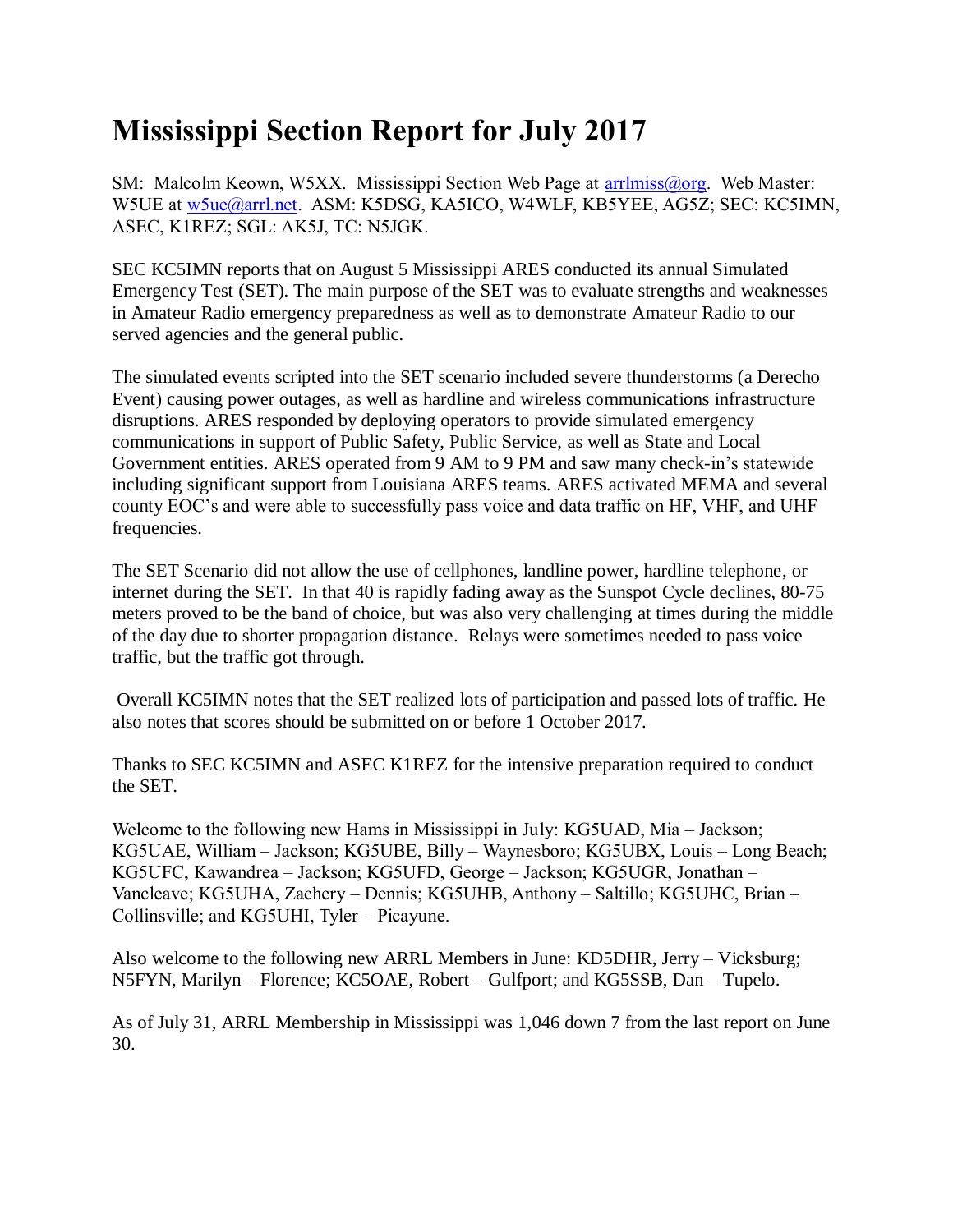Congratulations to the following on their upgrades in July: KD5FRE, John – Picayune, N5NCK, Joel – Diamondhead; KG5PPX, John – Tupelo; KF5RQR, Barrett – Laurel; KG5SER, Paul – Gulfport; KG5SSB, Daniel – Tupelo; KG5TTU, Don – Senatobia; and KG5TVS, John – Purvis.

SEC/ASEC/DEC Reports for July 2017: KC5IMN (SEC), AF5PO (NE MS), N5ZNT (SW MS),

EC Reports for July 2017: KG5AVT (AEC)(Rankin), KE5BSB (Itawamba), WB5CON (Alcorn), AE5FK (Walthall), AD7KJ (Franklin), KA5ICO (Chickasaw), KG5IIS (Madison), KC5IIW (Scott), KF5IMA (Lafayette), N5KDA (Adams), KF5MWE (Clarke), N5MZ (Forrest), WX5N (Prentiss), KD5NDU (AEC)(Yalobusha), AF5NG (Marion), AF5PO (Tishomingo), AA5SG (AEC)(Jones), AE5SK (AEC) (Hinds), WA5TEF (Lee), K5VBB (Lamar), KF5WVJ (DeSoto), and N5ZNT (Lincoln).

Club Newsletter/Reports (Editor): Meridian ARC Spark Gap (W5MAV).

After 15 years as MSPN Net Manager, K5NRK is retiring. Thanks for your conscience efforts, Russ! W5JGW is taking over as MSPN Manager. NCS please send your August Net Reports to [w5jgw@arrl.net](mailto:w5jgw@arrl.net)

Regret to report the passing of KE5UTJ of Como. He was the Father of KD5CKP. Also regret to report the passing of KB5VST of Booneville. Billy was a first responder and active in community service.

HF Net Reports - sessions/QNI/QTC (Net Manager)

Hattiesburg ARC 10M Net 3/29/0 (K5TLL)

Magnolia Section Net 31/1046/5 (KA5ICO)

MS Baptist Hams Net 4/22/0 (WF5F)

MS ARES NBEMS 4/31/2 (W5DIX)

MSPN 31/2213/8 (K5NRK)

VHF Net Reports - sessions/QNI/QTC (Net Manager)

Alcorn County ARES Net 4/57/0 (WB5CON)

Bluff City ARES 4/81/1) (N5KDA)

Booneville and Prentiss County Weekly Net 4/52/0 (WX5N)

Capital Area Emergency Net 5/49/0 (K5XU)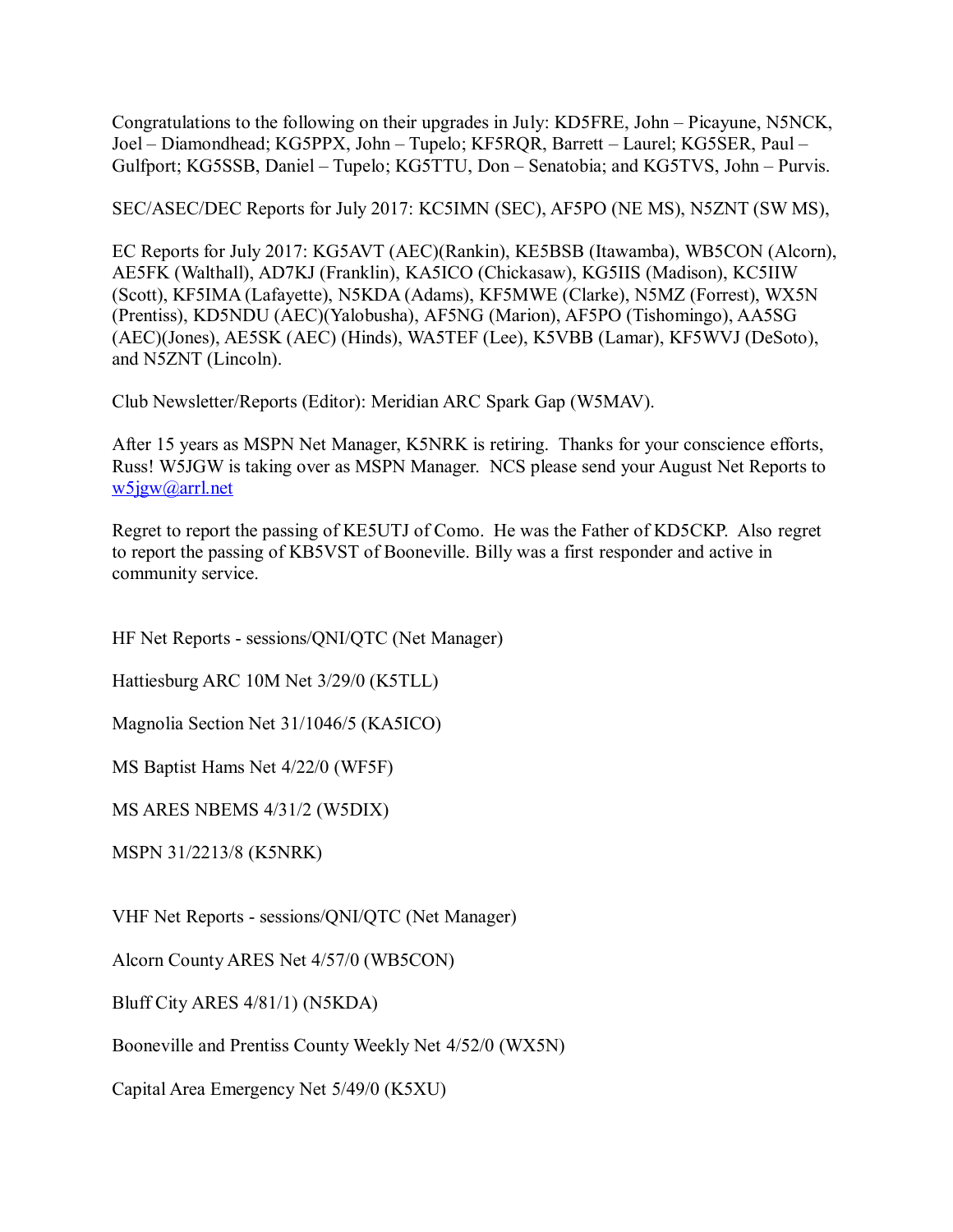DeSoto County Emergency Training and Information Net 4/103/0 (KF5WVJ)

Hattiesburg ARC Emergency 2M Net 5/76/0 (K5TLL)

Hattiesburg ARC 2M Simplex Net 1/18/0 (K5TLL)

Itawamba County ARES Net 4/51/0 (KE5BSB)

Jones County ARES Net 5/71/0 (AA5SG)

Lowndes County ARC Net 4/33/0 (KF5AZ)

Madison County ARES 5/51/0 (KG5IIS)

Marion County ARES Net 4/27/0 (AF5NG)

MDXA Net 3/18/0 (N5GD)

Meridian Area Emergency Net 4/50/0 (KF5ETN)

Metro Jackson ARES Net 4/39/0 (AE5SK)

MLEN 5/42/0 (K5NRK)

MSU ARC 5/73/0 (N5OMK)

Northeast Mississippi Skywarn Net 5/56/0 (WA5TEF)

Olive Branch ARC Net 4/67/0 (K5OLV)

Rankin County ARES Net 4/68/0 (KG5AVT)

Scott County ARES Training Net 5/32/0 (KC5IIW)

Scott County ARES Simplex Net 3/8/0 (KC5IIW)

SE MS Training Net 4/31/4 (K5VBB)

Southwest MS ARES Team 2/8/0 (N5ZNT)

Sundancer Solar ARES Net 5/31/0 (KA5ICO)

Stone County ARES Net 5/37/0 (KF5UJD)

Tishomingo County ARC Net 4/78/0 (AF5PO)